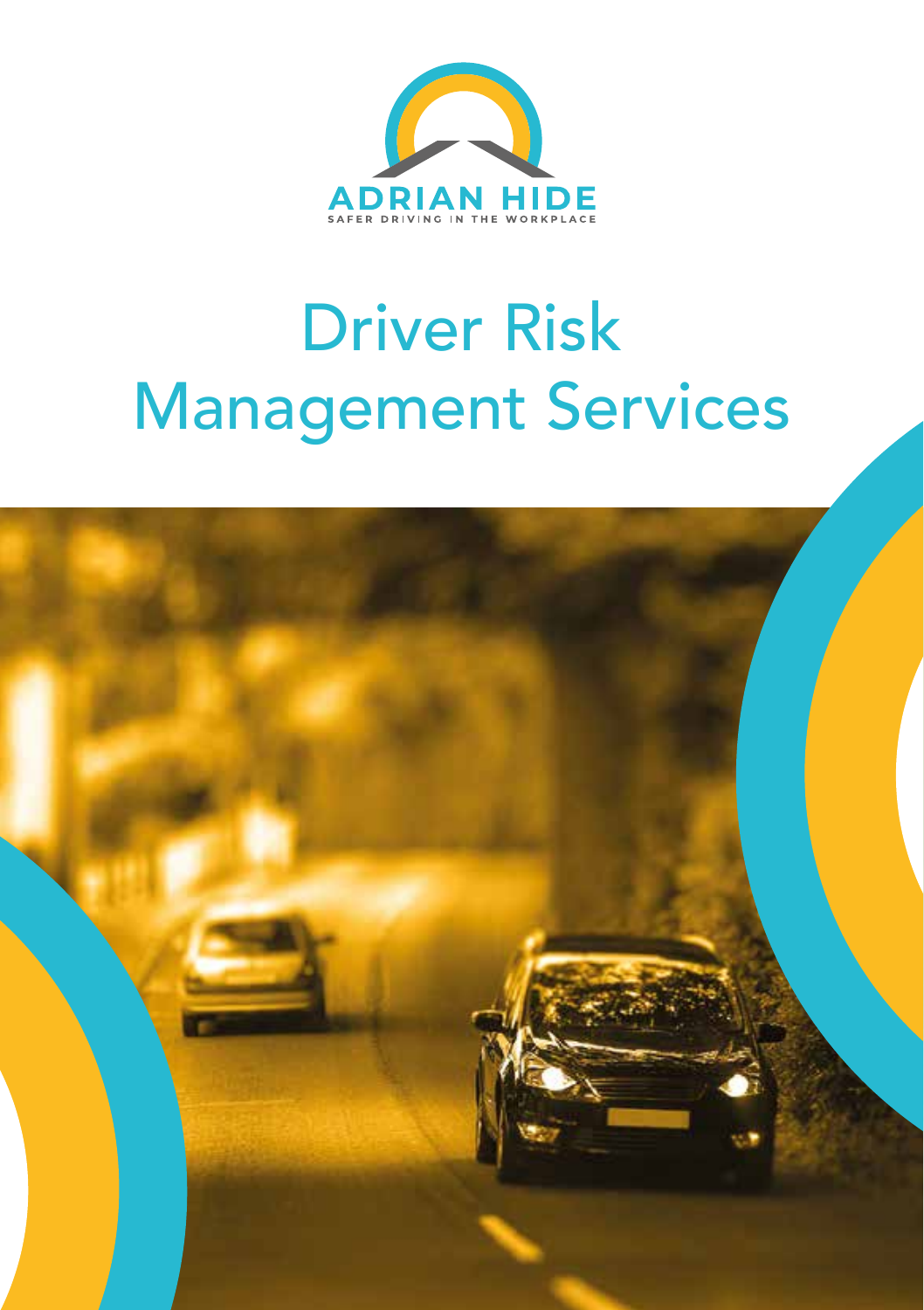

#### **Hello**

I'm Adrian Hide, a road safety specialist with over 30 years' experience in driver risk management. I've worked in both the private and public sectors and I'm passionate about making travel safer on our roads.

#### What I do

I help you to understand your duty of care obligations under Health & Safety law and then work with you to set up and manage a driver risk management programme that's right for your business and one that meets your legal obligations.

### Why I do what I do

Sadly, more people die because of a road collision than for any other work-related activity. In fact, over a quarter of all collisions involve someone who was driving as part of their work at the time of the incident. It's not only a legal requirement to manage driver risk; it's also the right thing to do. It's all about protecting people, the business, their brand and their reputation.

#### How I can help

Every business is different, so my approach is flexible but thorough. For SMEs I offer a cost-effective Managing Work-Related Road Safety Toolkit, for larger businesses, I adopt a more bespoke and consultative-led approach.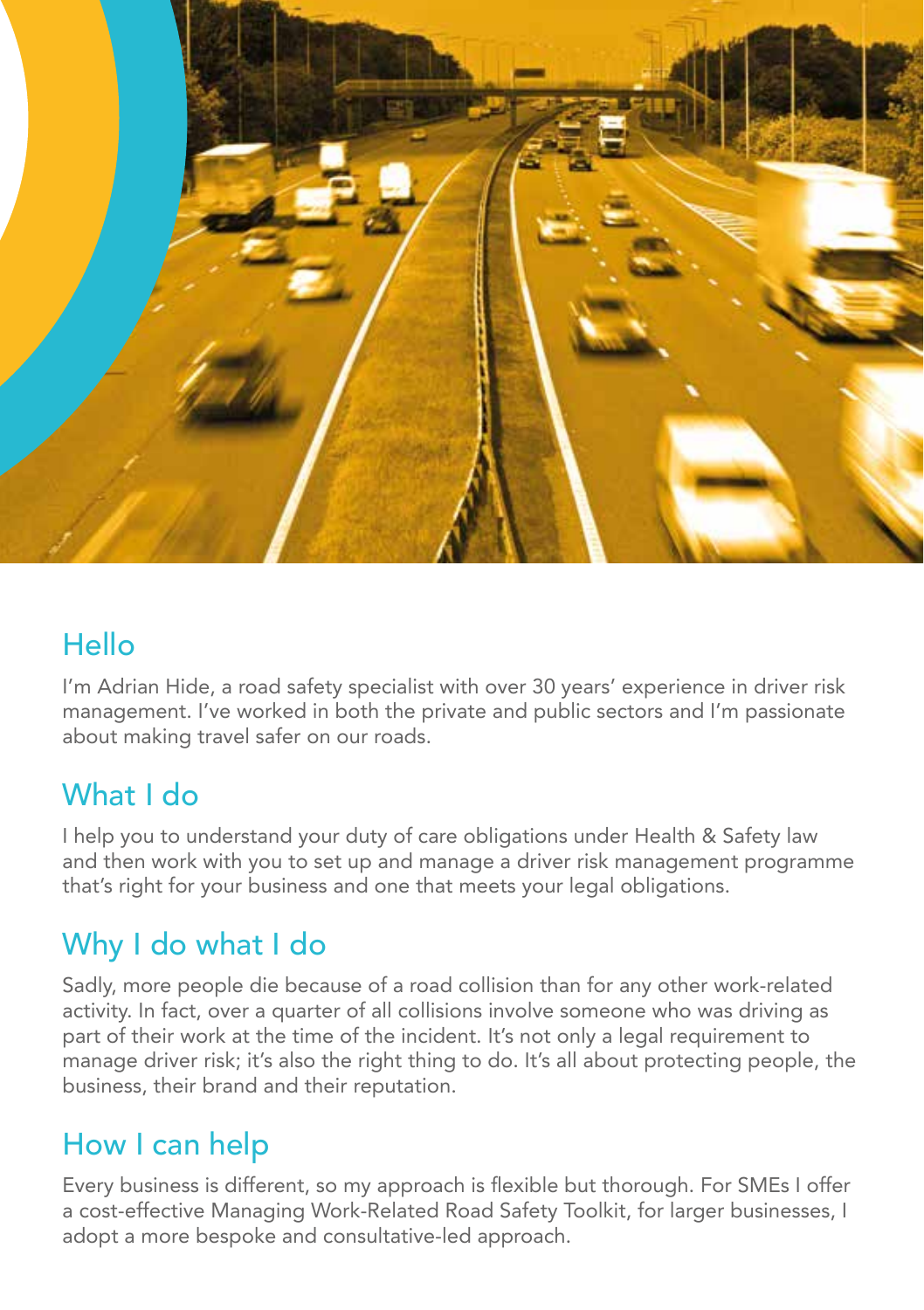

My Driver Risk Management Toolkit, ideal for SMEs, has three options. Essential and Essential+ contain everything you will need to fulfil your duty of care requirements. I provide the templates and resources; you simply edit a couple of documents to suit your business needs and operational preferences. It's a kind of DIY option, but with full instructions in a 'How To' guide.

Platinum is ideal if you would prefer a more hands-on approach by me, freeing you up to work on your business.

Whichever one you chose, the end results are the same, a good Driver Risk Management Programme, it's just the method by which you get there is different.



## Driver Risk Management for larger companies

This is a more bespoke service and your initial engagement with me starts with a discovery meeting, just to establish whether I can add any value to what you already do. If we both feel there is, you could invite me in to conduct a full review of your arrangements for managing driver risk in your business. I'll benchmark you against the Health & Safety Executives guidelines and that of industry best practice.

You'll then receive a comprehensive report highlighting my insights, recommendations and a suggested action plan. How you engage with me beyond this stage is flexible. You might have the resources and expertise in your business to implement my recommendations or, you might like the support that comes from having a virtual Driver Risk Manager in your business.

#### Training services

- e-learning based driver training courses
- Workshop-based driver safety awareness
- On-road eco-safe driver development
- Line Manager training
- Minibus driver assessment and coaching programme

#### Support services

- Innovative smartphone-based driver safety app
- Automated driving licence checking service
- Driver & Vehicle Information Management system